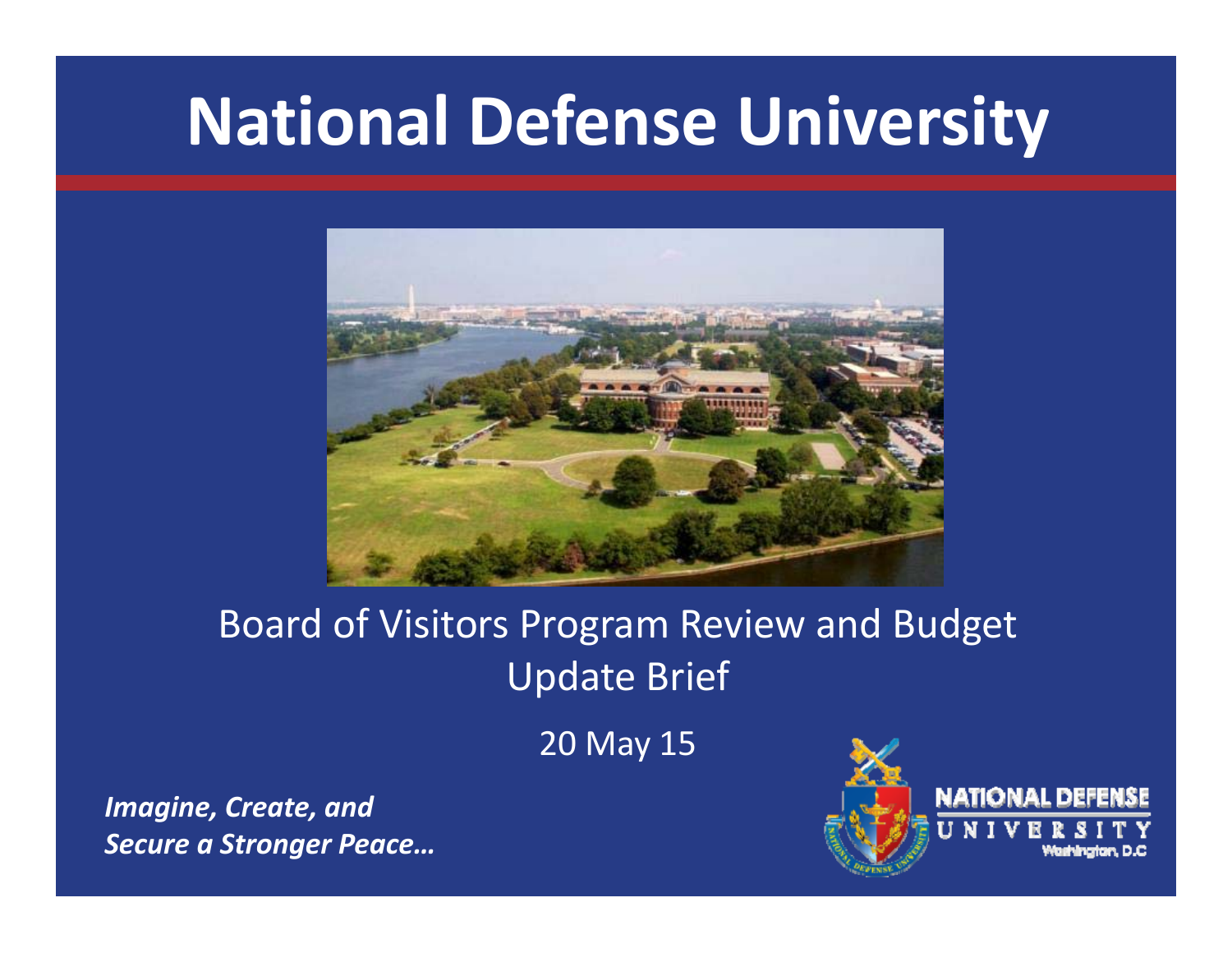

- ‐ NDU Program Review/Programming Guidance Vector check
- ‐ NDU Budget Risk Assessment/Stable Funding Proposal
- ‐ NDU Executive Agent Discussion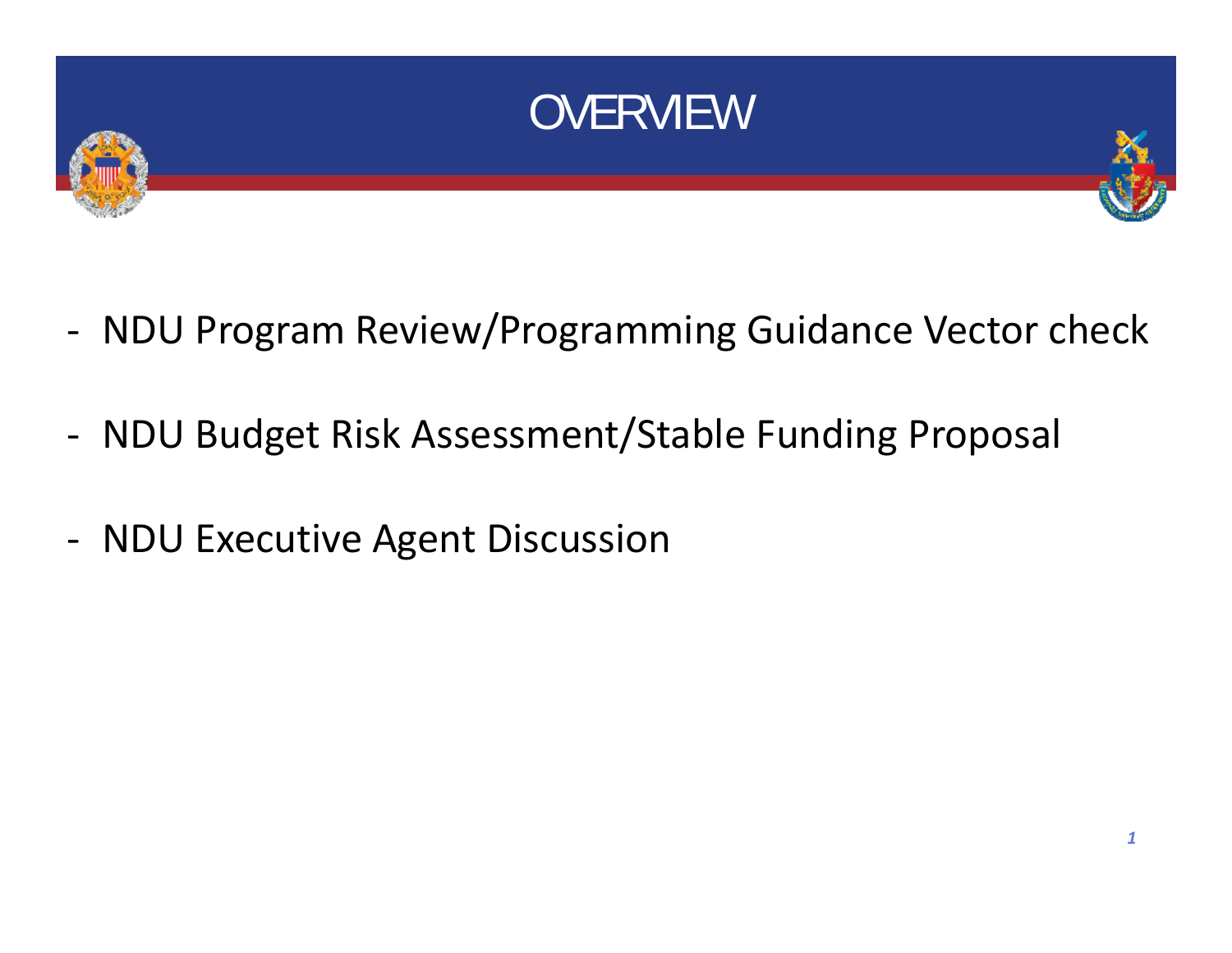## PROGRAM REVIEW GUIDANCE VECTOR CHECK





Program Review Process:

- NDU Manpower and Funding Bucketed into 44 Separate Functional Areas
- Functional Area Unpacked to Link Resource to Mission Requirements
- $\overline{\phantom{a}}$ Briefed in Detail to NDU Senior Leadership: Generated 200+ Issues
- Issues Distilled down to 10 Functional Change Proposals Across FY17-21

#### Distilled Programming Guidance Areas

| <b>Major Category</b>         | <b>Description</b>                                                    | <b>FY16</b> | <b>FY17</b> | <b>FY18</b> | <b>FY19</b> | <b>FY20</b> | <b>FY21</b> |
|-------------------------------|-----------------------------------------------------------------------|-------------|-------------|-------------|-------------|-------------|-------------|
| <b>Transform IT</b>           | <b>Transform Information Technology</b>                               | <b>-</b>    |             |             |             |             |             |
| Academic                      | <b>Academic Utilization</b>                                           |             |             |             |             |             |             |
| Restructure                   | International Fellow Program Review                                   |             |             |             |             |             |             |
|                               | Course Restructure   Optimize Jt Combined Warfighting School Delivery |             |             |             |             |             |             |
| <b>NDU Mgmt</b><br>Efficiency | Integrate Cost Model Reimbursable Support                             |             |             |             |             |             |             |
|                               | Support Structure Functional Management                               |             |             |             |             |             |             |
|                               | <b>Student Practicum Travel OCONUS Review</b>                         |             |             |             |             |             |             |
|                               | <b>IRMC Info Operations Cyber Functional Manager</b>                  |             |             |             |             |             |             |
|                               | <b>IRMC Class Size and Comp Management</b>                            |             |             |             |             |             |             |
|                               | Learning Center                                                       |             |             |             |             |             |             |
|                               | <b>Adjustment Total</b>                                               |             |             |             |             |             |             |
|                               | <b>Funding Disconnect Challenge</b>                                   |             |             | 5.5         | 5.2         | 5.5         | 5.5         |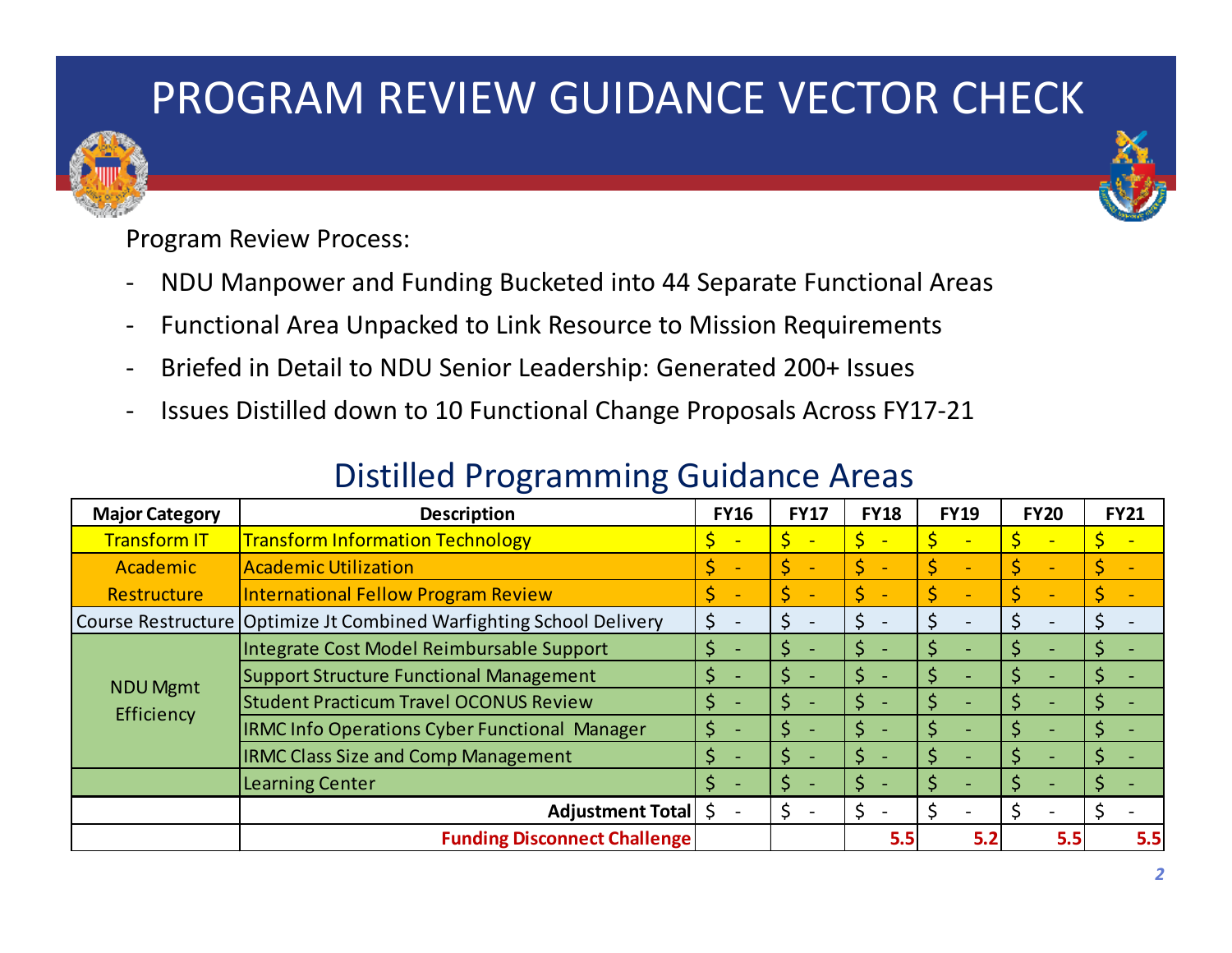

**NDU Is Disconnected \$5.5M Per Year FY16-21, JS Support focused on FY15, 16, and 17**

**3**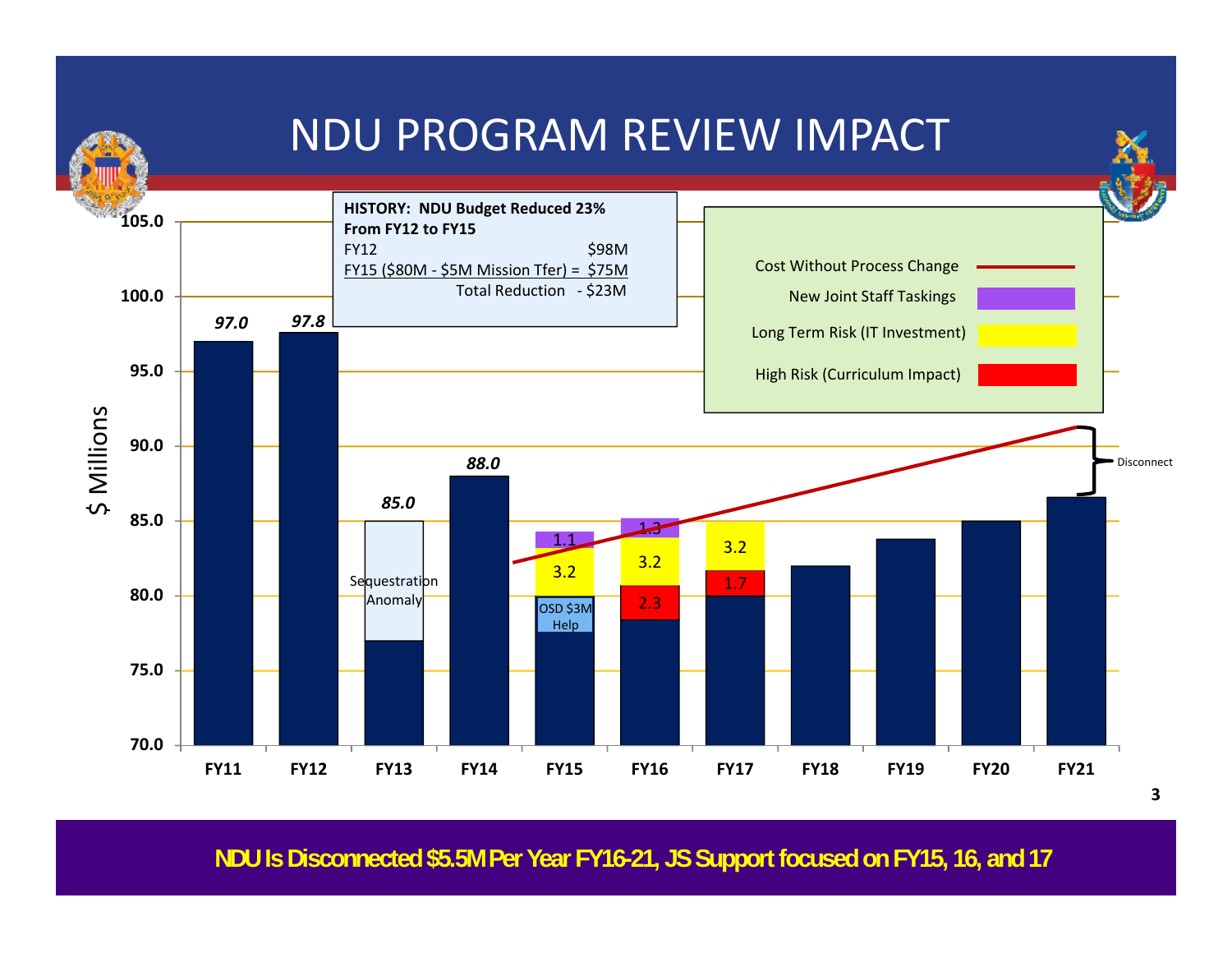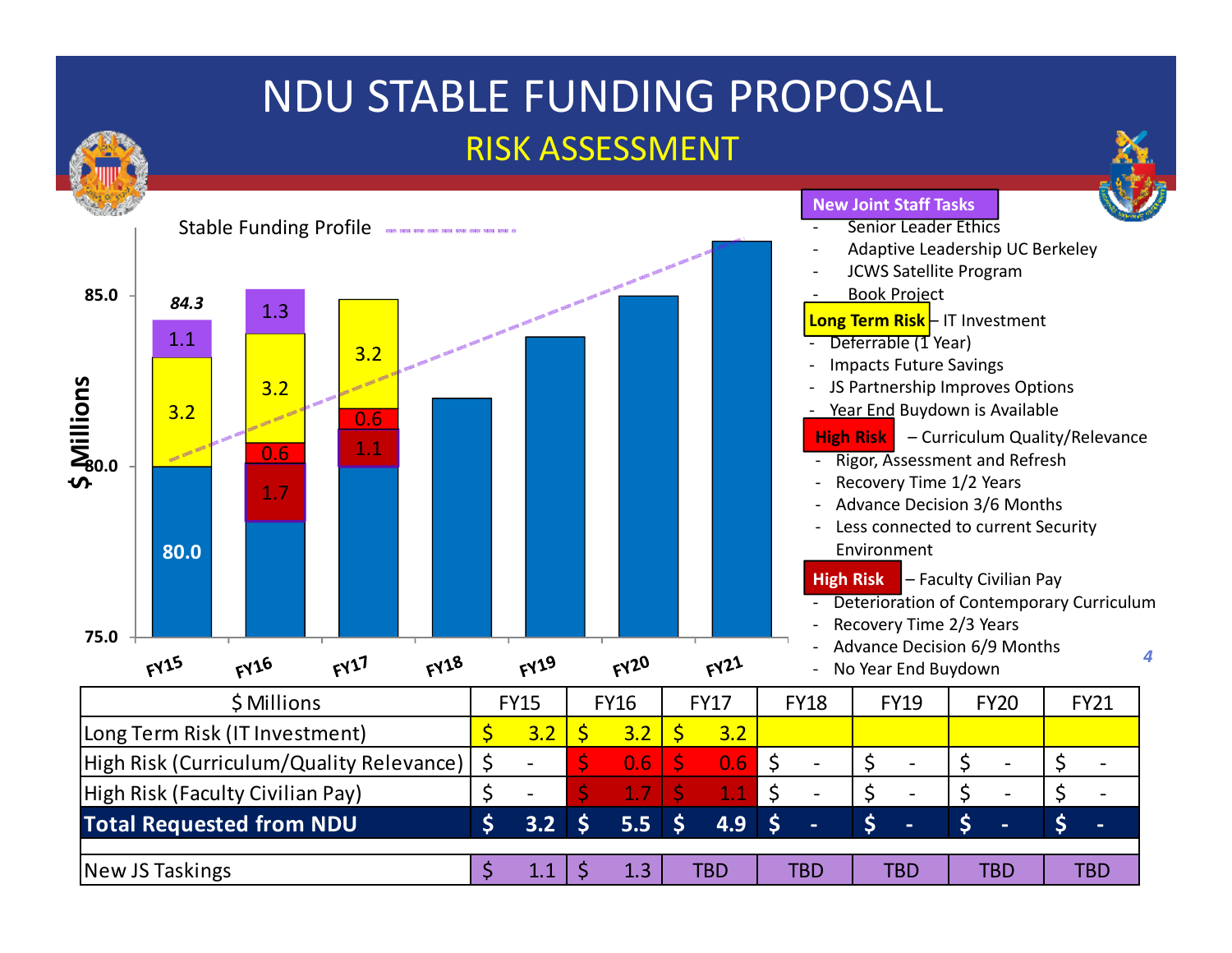## NDU Executive Agent Discussion



approved plan. (ICW PL 107‐107 Section 527).